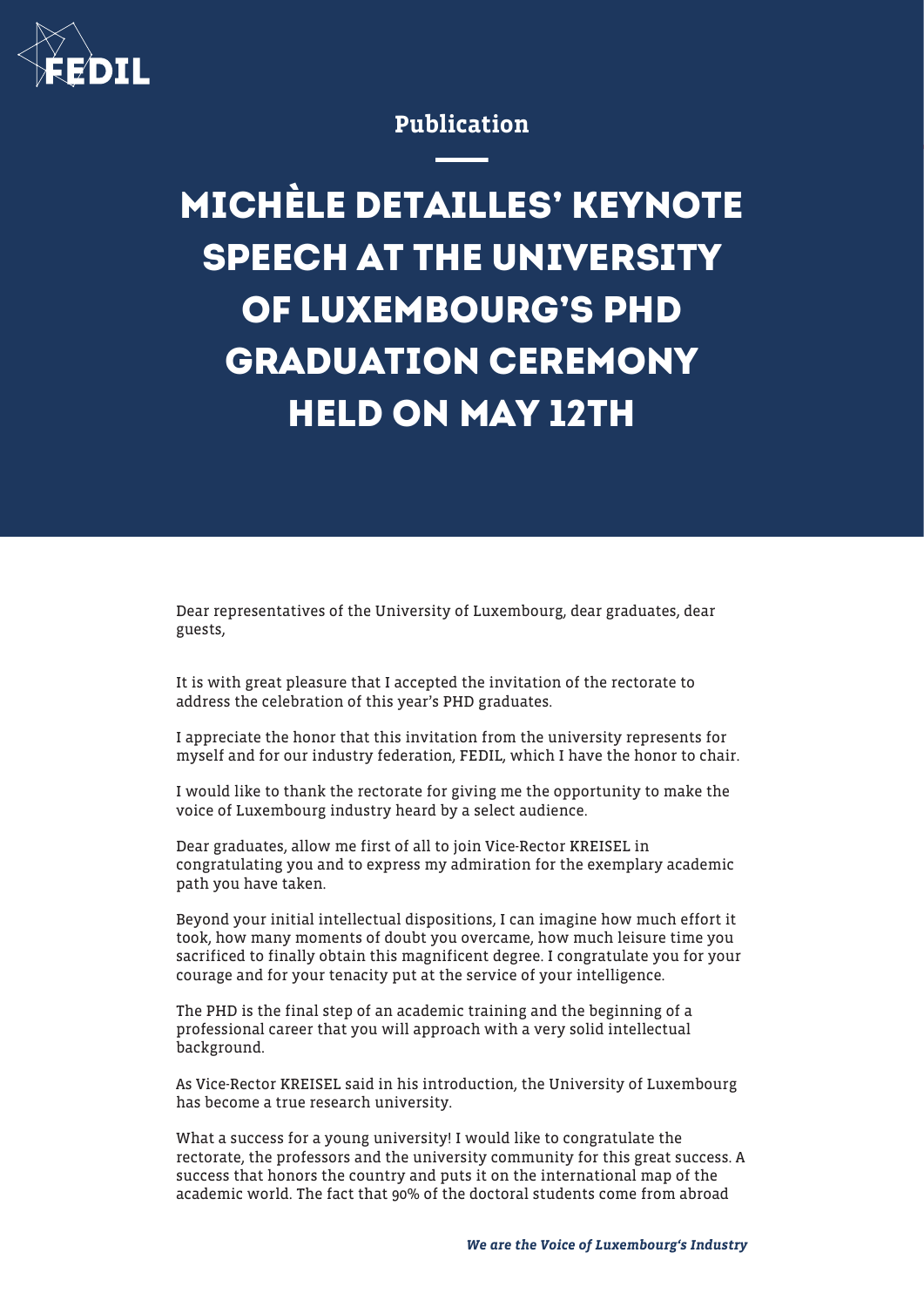

As a representative of the Luxembourg business community, I am delighted with this international dimension, which reflects the country's economy and particularly its industry, which is open to the world and a major exporter.

The reception of a large number of highly qualified people in our country contributes to a fruitful symbiosis between the business and academic worlds.

The fact that 60% of PhDs are related to science and engineering should be a good gateway to industry. In a recent survey conducted by FEDIL, it appears that highly qualified profiles continue to be highly sought after by our companies, even after more than a year of pandemic.

I'm sure many of you are wondering about your professional future: « Will the pandemic have an impact on my entry into professional life? « Yes, our economies have been shaken. Yes, some supply chains have been and are being disrupted. Yes, there are big question marks over the future management of the public debt, incurred to fight the pandemic.

But I encourage you to look at the positive aspects of the current situation. The world will continue to be driven primarily by technological progress. The transformation of society will raise organizational, managerial and social issues that will have to be addressed. Your generation will be at the helm! Your excellent education and newly acquired skills will make you a key player in the challenges ahead.

Digitalization and the energy transition are two of the most important challenges. These are also two of the topics that FEDIL has identified in its priorities.

Digitization will completely change the way we work: the organization of work has already evolved during the pandemic. Digitization has made it possible to continue certain tasks remotely.

But this is only one aspect: in industry, even in SMEs, the organization and performance of workshops is improved every day by automation, robotization, 3D printing, predictive maintenance or remote maintenance. Relationships with customers and suppliers are changing. Blockchain secures the traceability of purchases, artificial intelligence transforms commercial prospecting, etc.

As far as the energy transition is concerned, if we look at the means that the European Union, national governments and companies are mobilizing today and in the years to come to move our economies forward in the areas of decarbonization and renewable energies, we can conclude that there is a huge potential for young graduates.

The energy transition has an indisputable potential for economic development.

Like digitalization, it could become a vector of growth and undoubtedly a vector of more qualitative growth.

At the moment, companies can see quite clearly what is wrong with the energy transition, but they are far from reassured about what will be right in the future.

Industry has already made great efforts to reduce its environmental footprint, but the process is far from over.

The pace of decarbonization is increasing: national plans and the European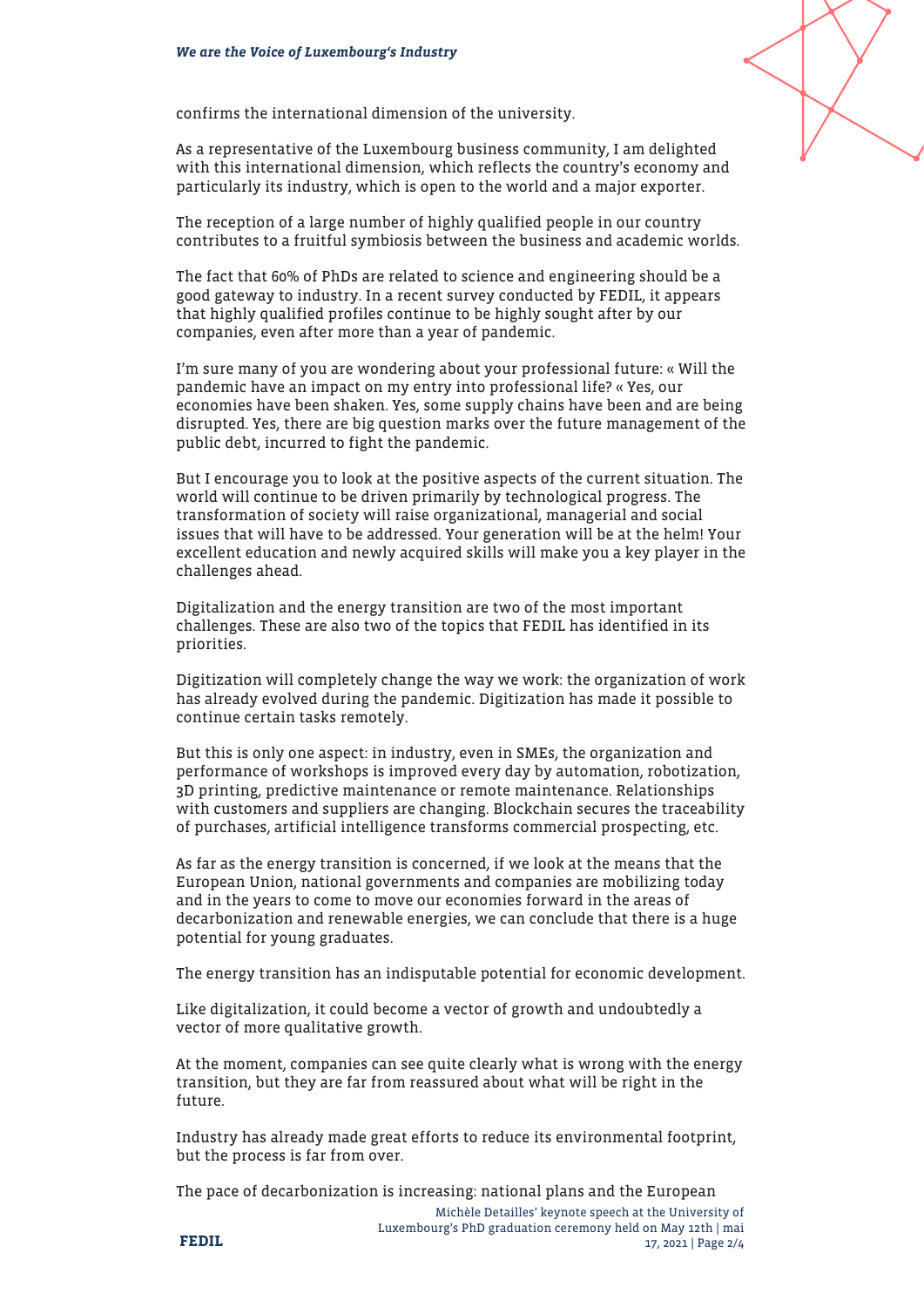

Union's green deal are forcing companies to face up to upheaval in a growing number of market segments.

At the same time, companies are facing challenges in their own production processes.

This development is beginning to look like disruption.

Let's take the automotive sector as an example. The first major players have started to leave a technology while there is still uncertainty and hesitation about the various alternative technologies and their chances of success.

Think of the developers and producers of technologies and products that are destined to disappear in the next two decades because they are incompatible with the goal of carbon neutrality.

You will tell me that these product life cycles have always existed.

Yes, but with two major differences:

We are now experiencing a rapid technological transformation, driven or encouraged by politics. Until now, old products were phased out when replacement products were ready and performing.

There are still so many question marks about the future.

Research and development has a big role to play in meeting these challenges.

Luxembourg has the necessary tools to support the transformation of existing companies and the creation of new activities.

The University, Luxinnovation, or LIST are effective facilitators of the modernization of the economic fabric.

Based on our conviction that the country has an efficient public research center, we have jointly made a proposal to the government with the University.

We propose the creation of a technology park around the Belval site. This initiative aims to bring the uni and the research centers closer to industry. It aims to increase their impact on our economic fabric.

We are thinking of a technology park such as those found at well-known research universities abroad.

A park where companies and institutes collaborate. A park that should, in our opinion, become exemplary in terms of shared facilities, common infrastructure and the application of circular economy principles.

We hope that this idea will catch on and we are ready to accompany its realization.

Alongside digital transformation and energy transition, FEDIL has identified a third priority: talent. We need to attract and retain them. We need to show young people that they can thrive in the industry.

We need to explain to those who are passionate about protecting the environment that industry is not the problem but part of the solution.

We need to tell young people that they will do more to change the world by being a PhD, engineer, technician or computer scientist than by walking the